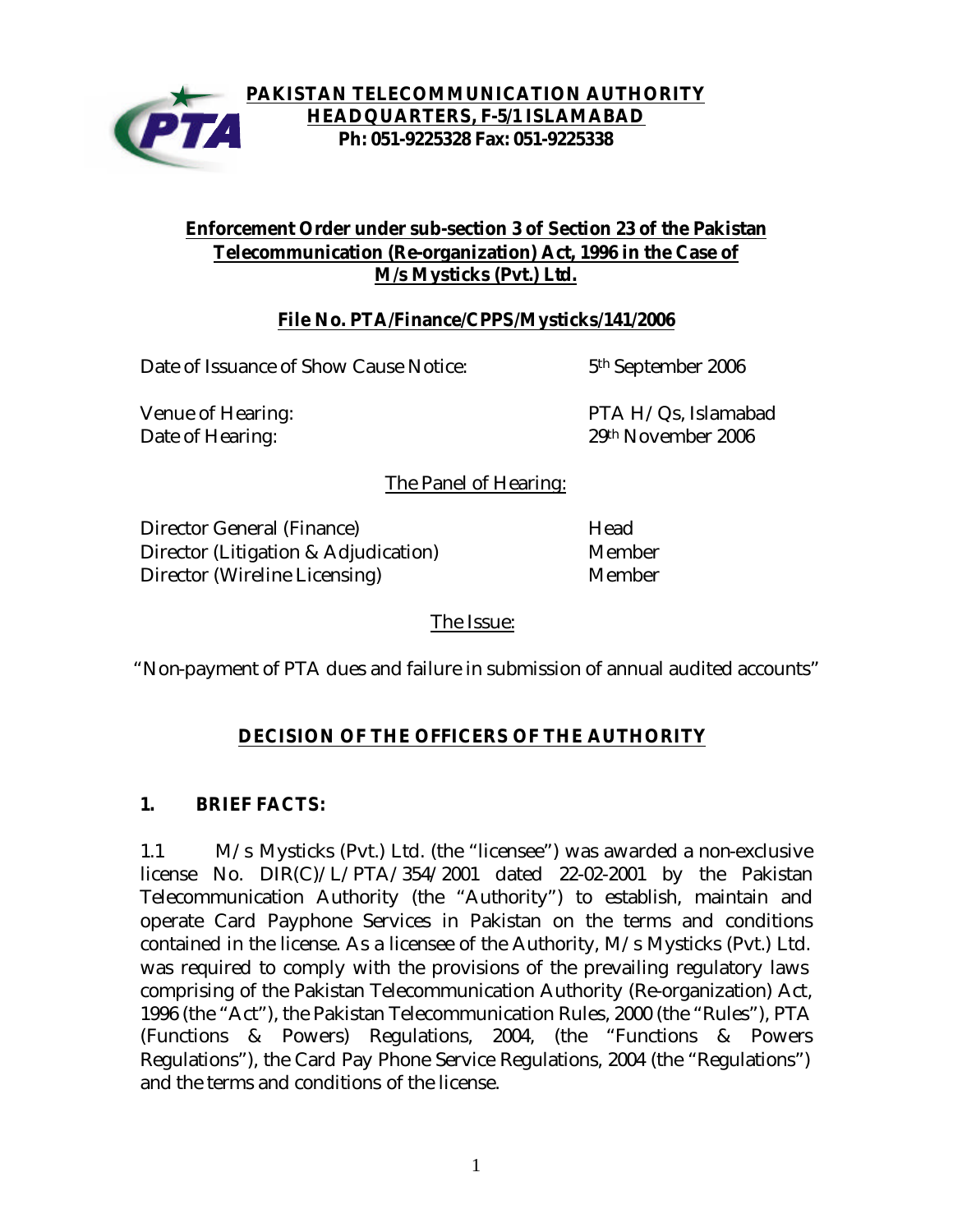1.2 Provisions of clause 8.1 of Appendix B of the Rules, regulation 7 of the Regulations and clause 3.1, 3.2 and 3.3 of the conditions of the license make it obligatory on the licensee to deposit annual license fee in the first quarter of every financial year and also to submit audited financial statements and summary of the accounts to the Authority within three months of the closing date of each financial year.

1.3 The licensee i.e. M/s Mysticks (Pvt.) Ltd. had a total outstanding balance of Rs. 126,666/- against annual license fee for the year ended June 30, 2005. The licensee failed to deposit the said outstanding amount and a cheque No. 6424065 dated 30th April 2006 against annual license fee for the year ended on June 30, 2005 was dishonored from the bank. Hence, a Show Cause Notice No. PTA/Finance/CPPS/Mysticks/141/2006 under section 23 of the Act was issued to the licensee on 5th September 2006 by Finance Wing, which was neither responded by the licensee within the prescribed period of thirty days nor returned undelivered.

1.4 In order to proceed further in the matter, the licensee was required through Hearing Notice dated 23rd November 2006 to appear before the hearing panel for personal hearing on 29th November 2006. In response, Mr. Tamheed Alam Butt, Director of the company, appeared before the hearing panel on behalf of the licensee on the said date of hearing and represented the company's stance.

1.5 The case was presented before the hearing panel. It was argued that the licensee has violated statutory provisions as mentioned in para 1.2 of this order. On the contrary, the representative of licensee apologized and submitted that they were unable to respond the notice just because their Chief Executive went into extreme mental shock due to the death of his son and the company is thus, facing financial crisis. The representative of the company requested the panel for allowing the payment in monthly installments. Moreover, it was requested that since he is also a director of another telecom company working with the name of M/s Marhaba which has paid extra amount to the Authority, may be adjusted in the accounts of M/s Mysticks (Pvt.) Ltd., if so possible. The hearing panel replied that it may consider this possibility after fulfilling the legal requirements in this regard. The licensee was also required to provide annual audited accounts for the year ended on June 30, 2006 immediately.

# **2. ORDER**

2.1 The hearing panel scrutinized all the documents and deduced that attitude of the licensee, however, is positive and submissive and it is also willing to operate its licensed services according to the provisions of the Act, the Rules, the Regulations and the license conditions. The hearing panel also carefully and compassionately considered section 4(d) and section 6(f) of the Act, which provides that interest of the users of telecommunication services, must be